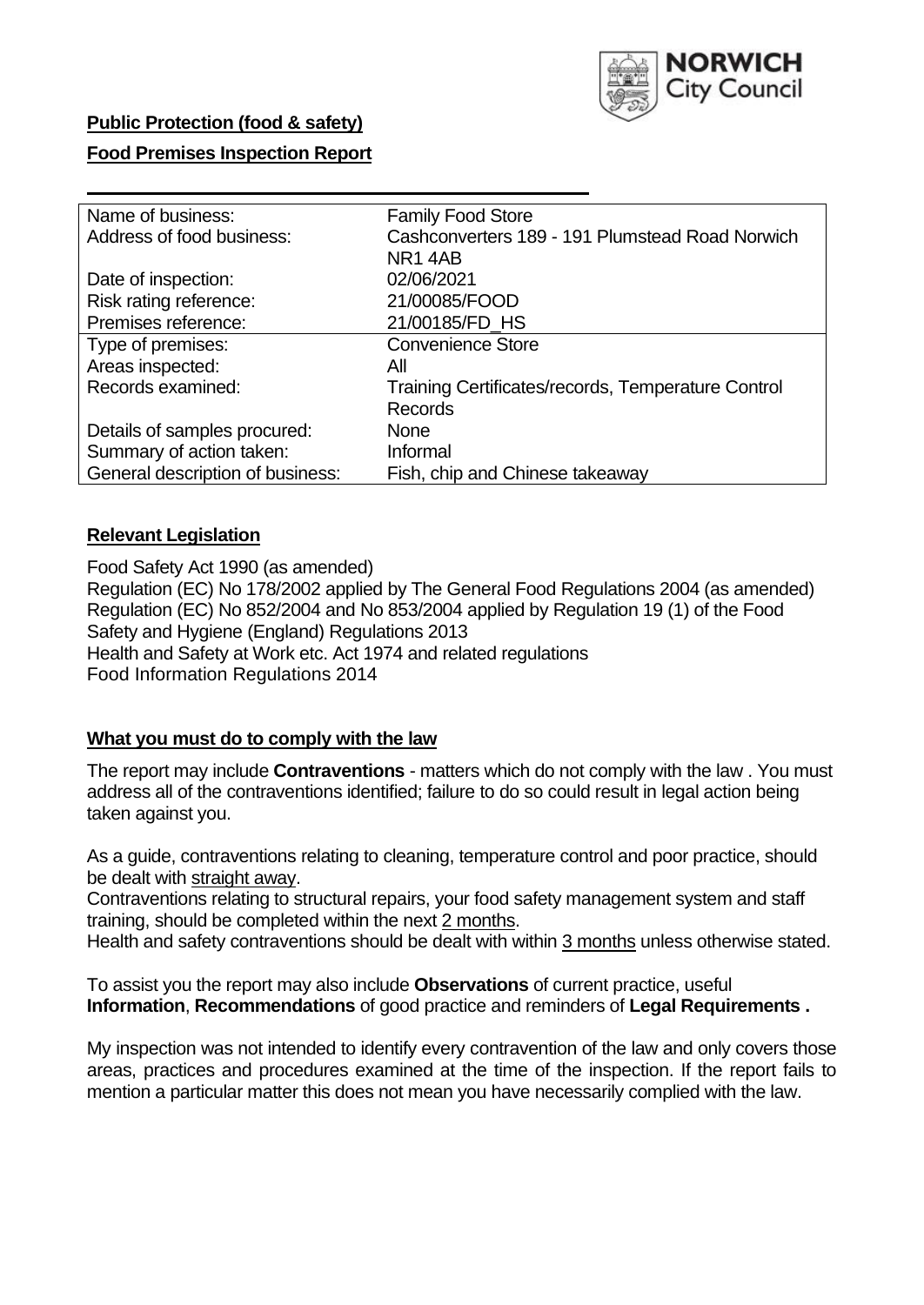# **FOOD SAFETY**

#### **How we calculate your Food Hygiene Rating:**

 The food safety section has been divided into the three areas which you are scored against for the hygiene rating: 1. food hygiene and safety procedures, 2. structural requirements and 3. confidence in management/control procedures. Each section begins with a summary of what was observed and the score you have been given. Details of how these scores combine to produce your overall food hygiene rating are shown in the table.

| <b>Compliance Area</b>                     |          |    |           | <b>You Score</b> |                |    |           |    |                |  |
|--------------------------------------------|----------|----|-----------|------------------|----------------|----|-----------|----|----------------|--|
| Food Hygiene and Safety                    |          |    |           | $\overline{0}$   | 5              | 10 | 15        | 20 | 25             |  |
| <b>Structure and Cleaning</b>              |          |    |           | $\overline{0}$   | 5              | 10 | 15        | 20 | 25             |  |
| Confidence in management & control systems |          |    |           | $\Omega$         | 5              | 10 | 15        | 20 | 30             |  |
|                                            |          |    |           |                  |                |    |           |    |                |  |
| <b>Your Total score</b>                    | $0 - 15$ | 20 | $25 - 30$ |                  | $35 - 40$      |    | $45 - 50$ |    | > 50           |  |
| <b>Your Worst score</b>                    | 5.       | 10 | 10        |                  | 15             |    | 20        |    | $\blacksquare$ |  |
|                                            |          |    |           |                  |                |    |           |    |                |  |
| <b>Your Rating is</b>                      | 5        |    |           | 3                | $\overline{2}$ |    |           |    | $\Omega$       |  |

Your Food Hygiene Rating is 4 - a good standard



# **1. Food Hygiene and Safety**

 with legal requirements. You have safe food handling practices and procedures and all the Food hygiene standards are high. You demonstrated a very good standard of compliance necessary control measures to prevent cross-contamination are in place. Some minor contraventions require your attention. **(Score 5)** 

### Contamination risks

 **Contravention** The following exposed food to the general risk of cross-contamination with bacteria or allergens or its physical contamination with dirt, foreign objects or chemicals:

- food allergens not suitably controlled
- tongs used for cakes with allergens stored directly touching

#### Hand-washing

**Observation** I was pleased to see handwashing was well managed.

Personal Hygiene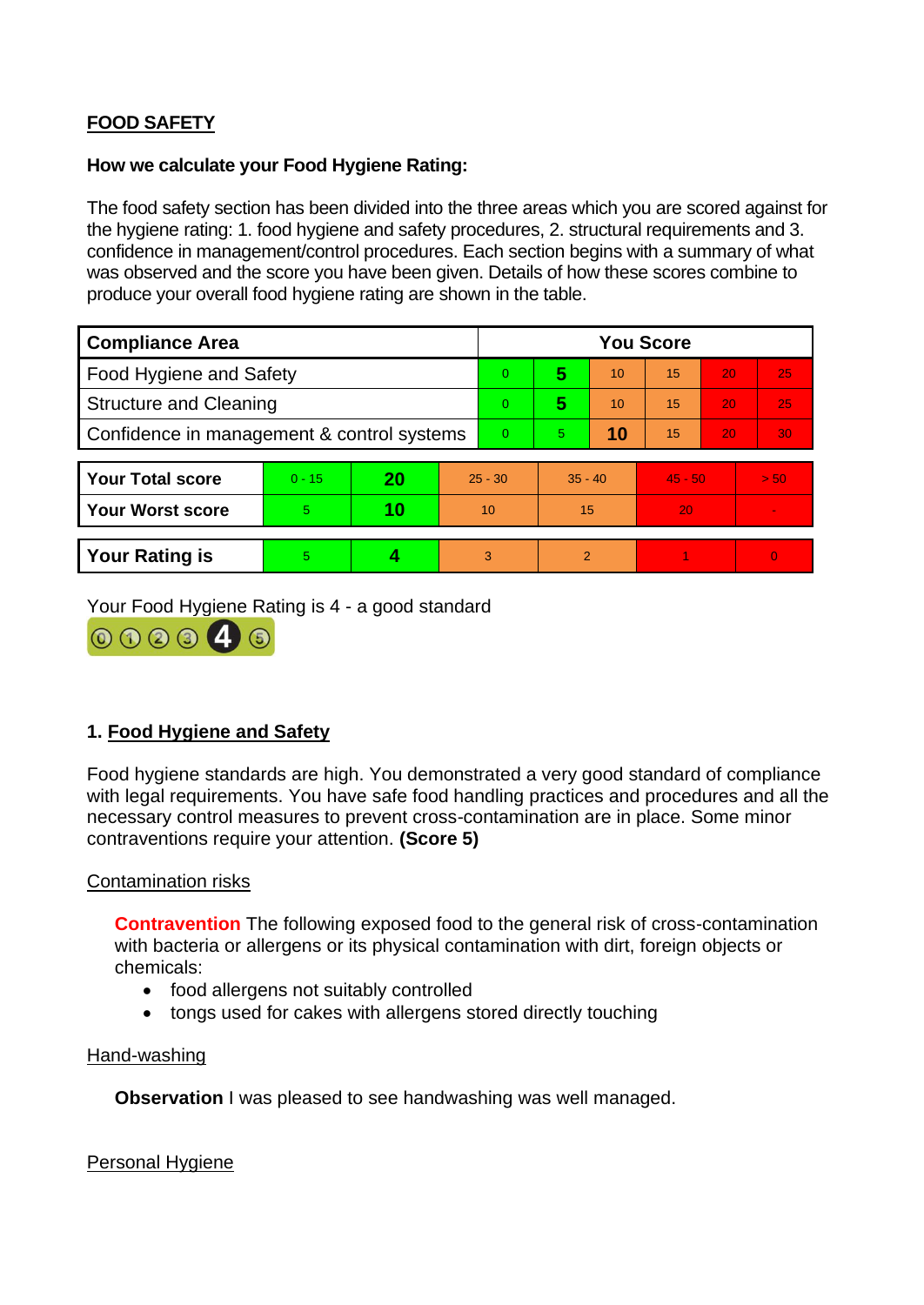**Observation** I was pleased to see that standards of personal hygiene were high.

#### Temperature Control

 **Contravention** The following evidence indicated there was a risk of bacteria growing on food:

• foods were not being stored at the temperature directed by the manufacturer in the cold room

#### Poor Practices

 **Contravention** The following matters represented poor practice and if allowed to continue may cause food to become contaminated or lead to its deterioration:

- storing cakes with nuts an allergen above sponge cakes
- scoops were available for customers to help themselves to loose nuts
- • ensure that the guard to the blade of the band saw is kept down at all times, at the time of my inspection the guard was up

### **2. Structure and Cleaning**

 The structure facilities and standard of cleaning and maintenance are all of a good standard and only minor repairs and/or improvements are required. Pest control and waste disposal provisions are adequate. The minor contraventions require your attention. **(Score 5)** 

### Cleaning of Structure

**Contravention** The following items were dirty and require more frequent and thorough cleaning:

• shelving

### Cleaning of Equipment and Food Contact Surfaces

 **Observation** You had dedicated equipment for the preparation of raw and ready-to-eat foods.

### Cleaning Chemicals / Materials / Equipment and Methods

**Observation** I was pleased to see that the premises was kept clean and that your cleaning materials, methods and equipment were able to minimise the spread of harmful bacteria between surfaces.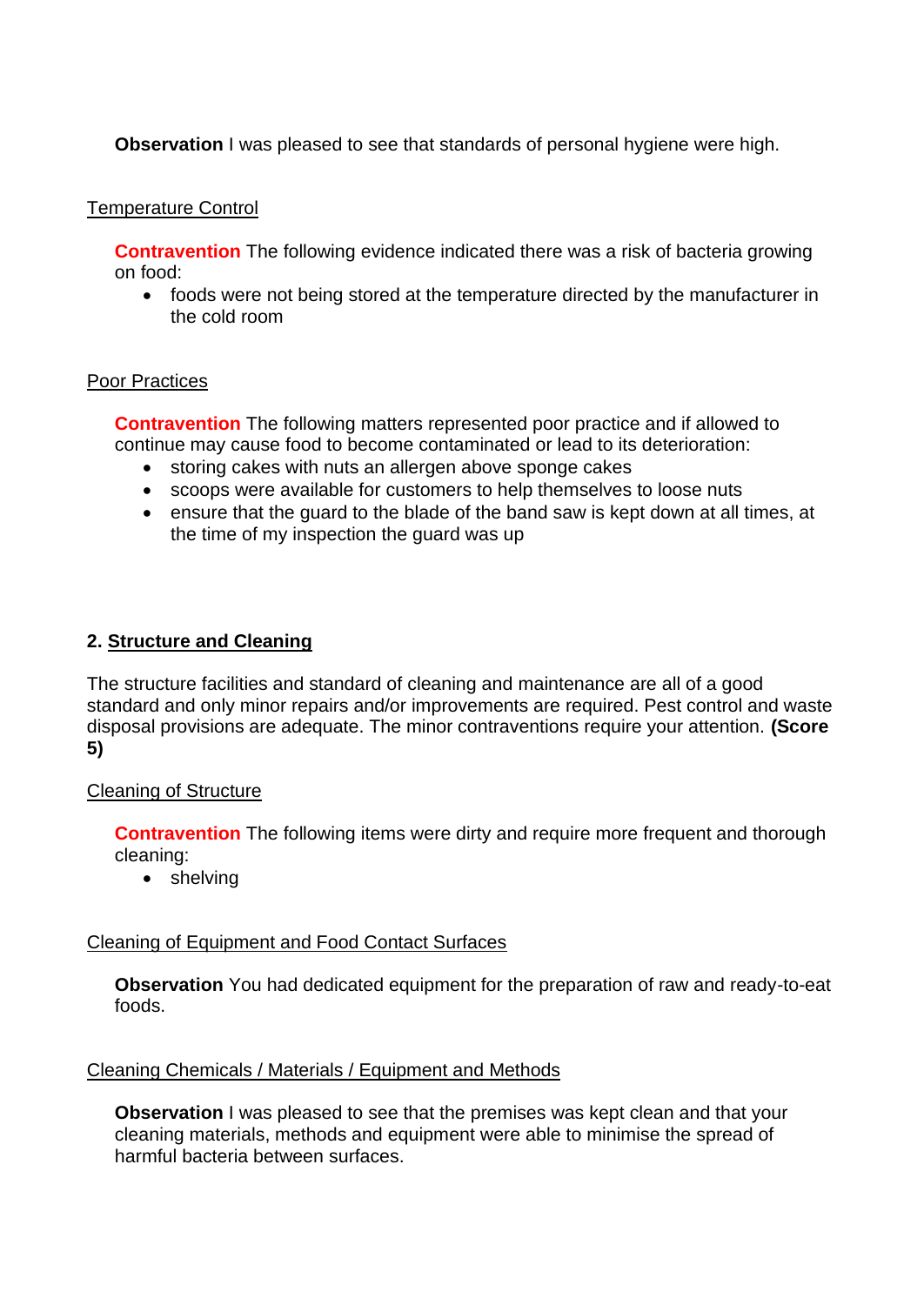#### Pest Control

**Observation** I was pleased to see that the premises was proofed against the entry of pests and that pest control procedures were in place.

## **3. Confidence in Management**

 There are generally satisfactory food safety controls in place although there is evidence of some non-compliance with the law. The contraventions require your attention; although not critical to food safety they may become so if not addressed. **(Score 10)** 

#### Type of Food Safety Management System Required

 maintain a permanent procedure or procedures based on HACCP principles: . **Legal Requirement** Food business operators must put in place, implement and

- Identify hazards to food.
- Identify the critical limits (what is acceptable and unacceptable).
- Monitor critical control points to ensure critical limits are met.
- Keep appropriate records to demonstrate control measures are effective

 **Observation** I was pleased to see you had a Safer Food Better Business pack. However this had not been filled in so could not demonstrate your controls in your operation

**Legal Requirement** Ensure that your food safety management system is available on site so your staff can refer to your procedures and so that daily records of checks can be completed.

 **Information** If you want to keep everything on your computer or tablet an electronic <www.food.gov.uk/business-industry/caterers/sfbb>However, do make sure staff have version of the Safer Food Better Business pack is also available on the FSA website access to it at all times .

**Information** Contact us for details of our Safer Food Better Business workshops on 01603 212747 or visit our webpage <www.norwich.gov.uk>

 **Information** As you are a new business you have been given the benefit of the doubt there is a similar situational at the next visit. despite your food safety management system not fully complying with the law. You must act on this now as your hygiene rating score will be reduced to a maximum of 1 if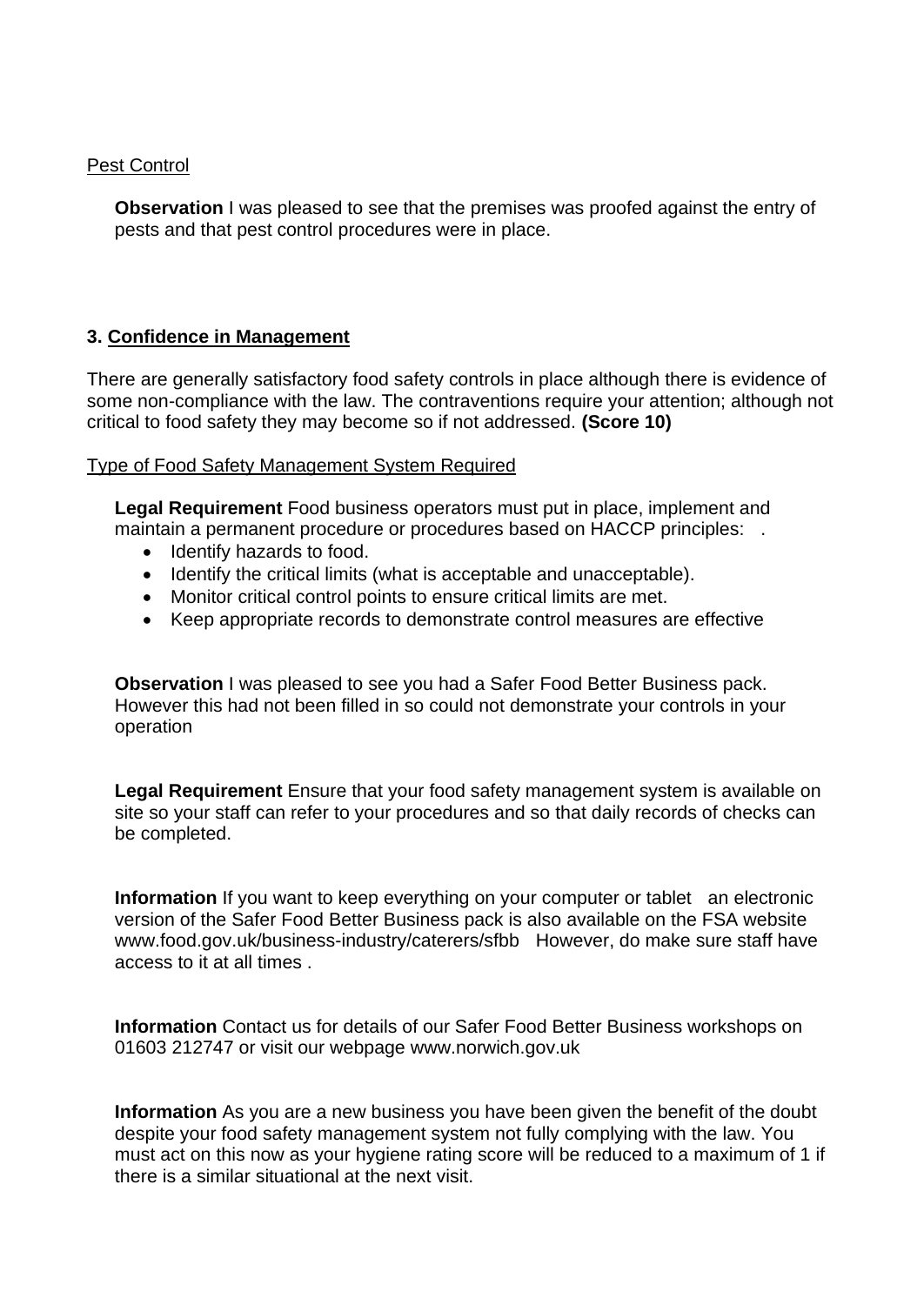### Food Hazard Identification and Control

**Contravention** You have not identified these food hazards or the methods of control at critical points in your operation:

• cross-contamination

**Information** Before implementing a food safety management system such as Safer Food Better Business, basic good hygiene conditions and practices called prerequisites must be in place. Only then will your food safety management system be effective in ensuring the preparation of safe food.

#### **Traceability**

**Observation** Your records were such that food could easily be traced back to its supplier.

#### Infection Control / Sickness / Exclusion Policy

**Guidance** Public Health England recommends that food handlers known or suspected to be suffering from a food-borne infection or gastrointestinal illness stay away from work until symptom-free for 48 hours.

#### **Allergens**

**Contravention** You are failing to manage the risk from allergens properly:

• you are not informing customers about the risks of cross contamination with allergens

 **Legal Requirement** Caterers must provide allergy information on all unpackaged food causing ingredients on their pre-packed foods. You can obtain more information from the Trading Standards website<www.norfolk.gov.uk/abc> they sell. Catering businesses include restaurants, takeaways, deli counters, bakeries and sandwich bars etc. The potential for cross-contamination by allergens must also be made known to consumers. In addition food manufacturers must now label allergy

 **Information** The Food Standards Agency has produced a chart that you may find useful <www.food.gov.uk/sites/default/files/media/document/allergen-chart.pdf>

 **Information** Allergen information could be written down on a chalk board or chart, or provided orally by a member of staff. Where the specific allergen information is not